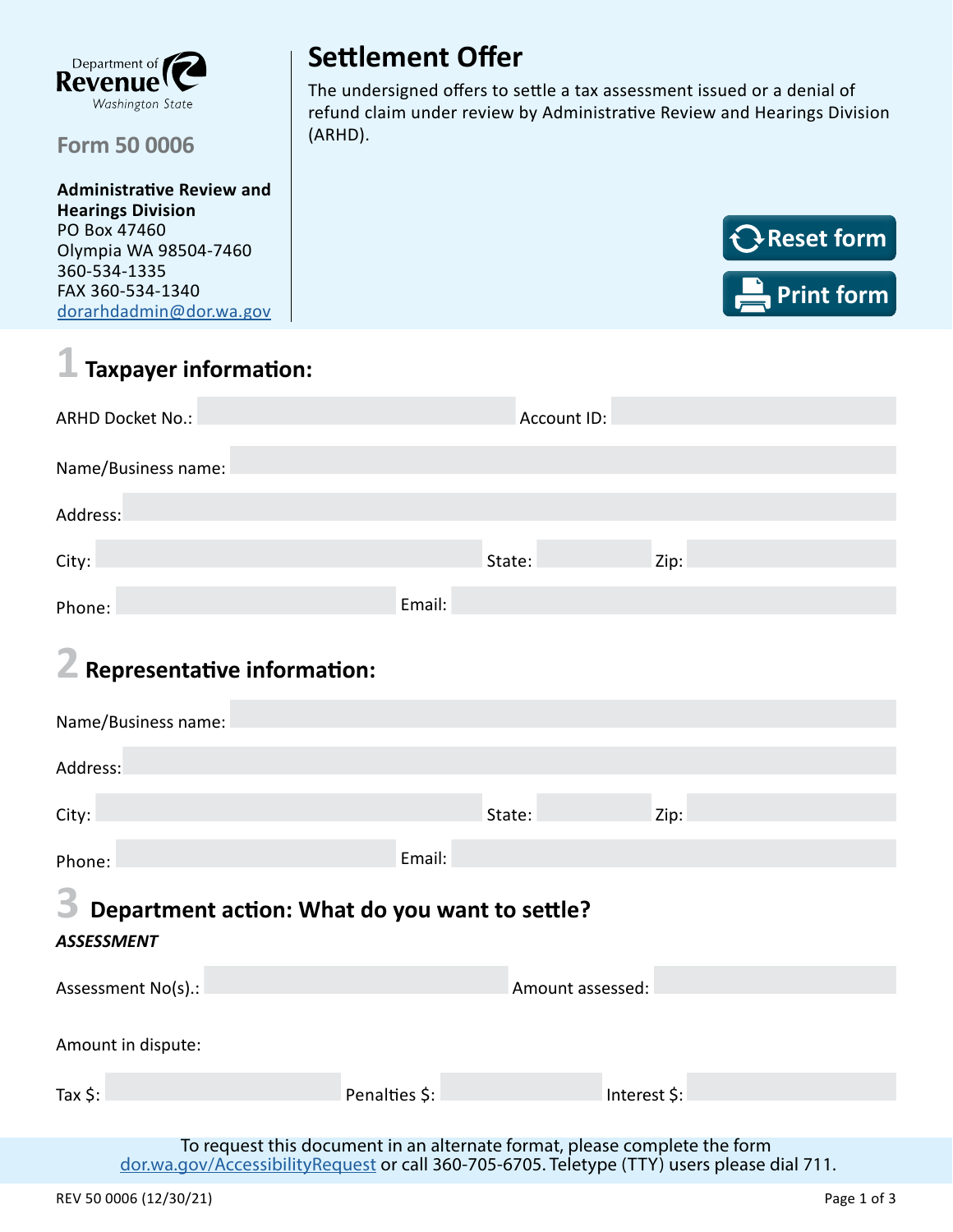Have you changed your reporting since receiving the audit instructions or assessment(s)? If so, when?

| <b>REFUND CLAIM</b>                                                    |                        |              |  |  |  |
|------------------------------------------------------------------------|------------------------|--------------|--|--|--|
| Total refund claim amount:                                             |                        | Type of tax: |  |  |  |
| Amount in dispute:                                                     |                        |              |  |  |  |
| Tax $\frac{1}{2}$ :                                                    | Penalties \$:          | Interest \$: |  |  |  |
| Is this a refund for amounts paid on an assessment $\Box$ or a return? |                        |              |  |  |  |
| If return, which return period(s)?:                                    |                        |              |  |  |  |
| Terms of offer:                                                        |                        |              |  |  |  |
| Amount offered \$:                                                     | Proposed payment date: |              |  |  |  |
| Other:<br><b>Contract Contract Contract</b>                            |                        |              |  |  |  |

#### **5 Reasons to settle:**

*Explain why DOR should settle your assessment or refund claim. Attach additional pages if necessary.* 

Apply WAC 458-20-100 criteria to support your offer to settle your tax dispute.

Nonrecurring - Tell us what has changed in the law or your business operations that will allow you to meet your tax responsibilities for the future periods.

Conflict in the law - Explain why you believe there is a conflict in the law or with prior written instructions from the Department to you.